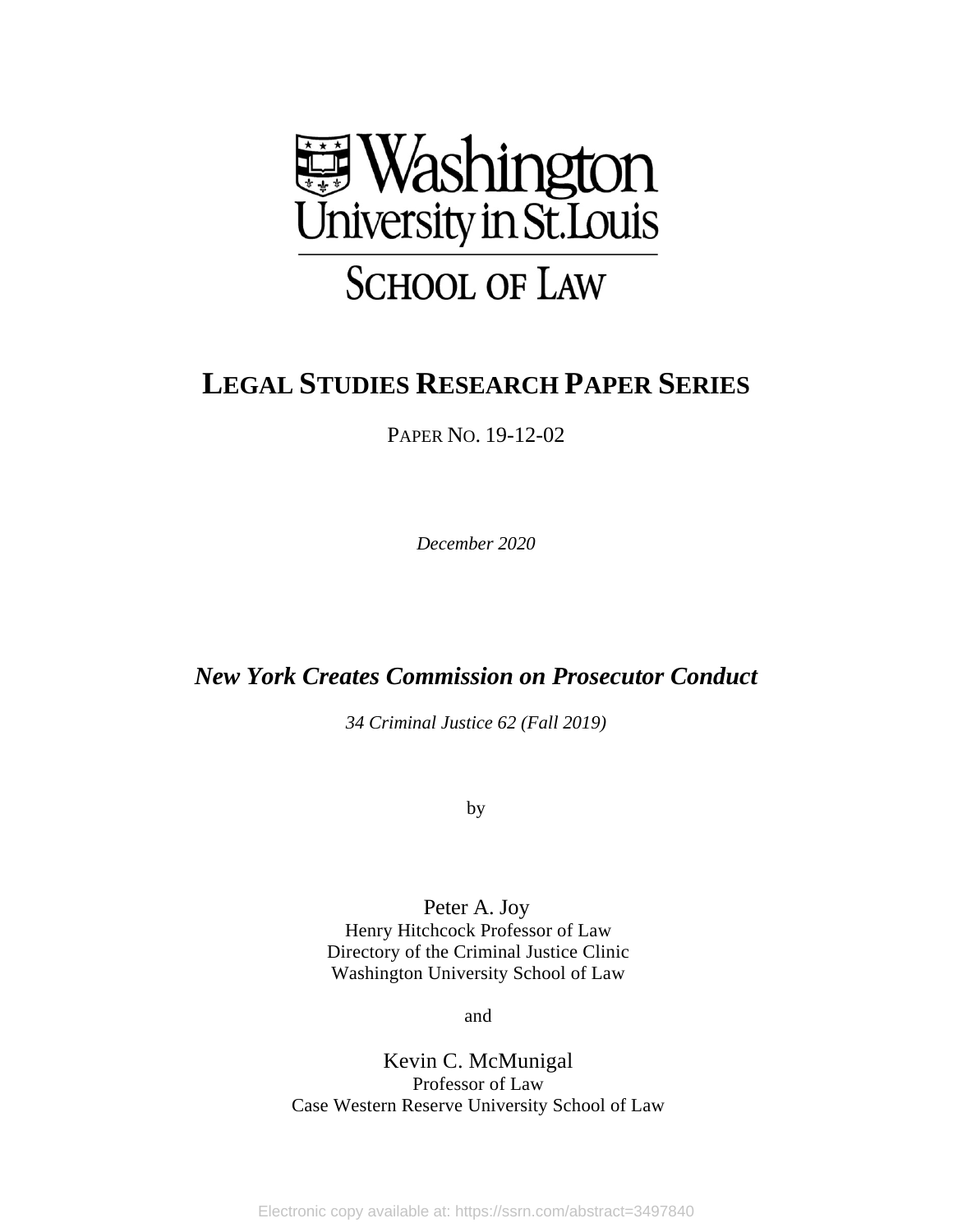# **New York Creates Commission on Prosecutor Conduct**

Peter A. Joy<sup>\*</sup> & Kevin C. McMunigal<sup>\*\*</sup>

New York recently became the first and, so far, only state in the country to create a commission to review claims of misconduct by prosecutors in the 62 district attorneys' offices throughout the state. Officially termed the Commission on Prosecutorial Conduct, it has been and continues to be controversial. Many have called for establishment of such a commission, as did the *New York Times* in an August 15, 2018, editorial titled "Prosecutors Need a Watchdog." But it is has drawn strong opposition from the District Attorneys Association of New York, which has filed a pending lawsuit challenging its constitutionality. In this column, we describe the Commission's composition, jurisdiction, and powers and provide an overview of the arguments surrounding it.

### **The Commission**

 $\overline{a}$ 

Modeled on New York's Commission on Judicial Conduct, the Commission on Prosecutorial Conduct is composed of 11 members. Two are appointed by the governor, six by the legislature, and three by the judiciary. The members appointed by the governor and the legislature must be balanced with an equal number of prosecutors and defense counsel. Like federal appellate courts, the Commission is authorized to review individual complaints through three-member panels and also to appoint referees to investigate.

Investigation and review are triggered by the filing of a complaint. But the Commission is also authorized to initiate investigation and review without a complaint having been filed. Its mandate is to review prosecutorial compliance with statutes, case law, and New York's legal ethics rules. Examples include New York's criminal discovery rules, the constitutional requirement to disclose exculpatory evidence under *Brady v. Maryland* (373 U.S. 83 (1963)), and Rule 3.8 of New York's Rules of Professional Conduct.

The Commission has the power to conduct hearings, compel witnesses to testify, and subpoena records and other materials relevant to its inquiry. In terms of sanctions, the Commission can admonish or censure a prosecutor. It also can recommend to the governor that a prosecutor be removed from office or retired. The decision of whether a prosecutor is removed from office or retired lies exclusively with the governor. The prosecutor may request a review of the Commission's determination by the presiding justices of the appellate division in the department in which the alleged misconduct occurred, who may accept or reject the sanction, impose a different sanction including admonition or censure, recommend removal or retirement, or impose no sanction.

Disbarment and suspension are not listed as options. In New York such sanctions are the sole domain of the Appellate Divisions of the Supreme Court. The statute creating the Commission

<sup>\*</sup> Henry Hitchcock Professor of Law and Director of the Criminal Justice Clinic.\ at Washington University School of Law in St. Louis, Missouri; he may be reached at [joy@wustl.edu.](mailto:joy@wustl.edu)

<sup>\*\*</sup>Professor of Law at Case Western Reserve University School of Law in Cleveland Ohio; he may be reached at [kcm4@case.edu.](mailto:kcm4@case.edu)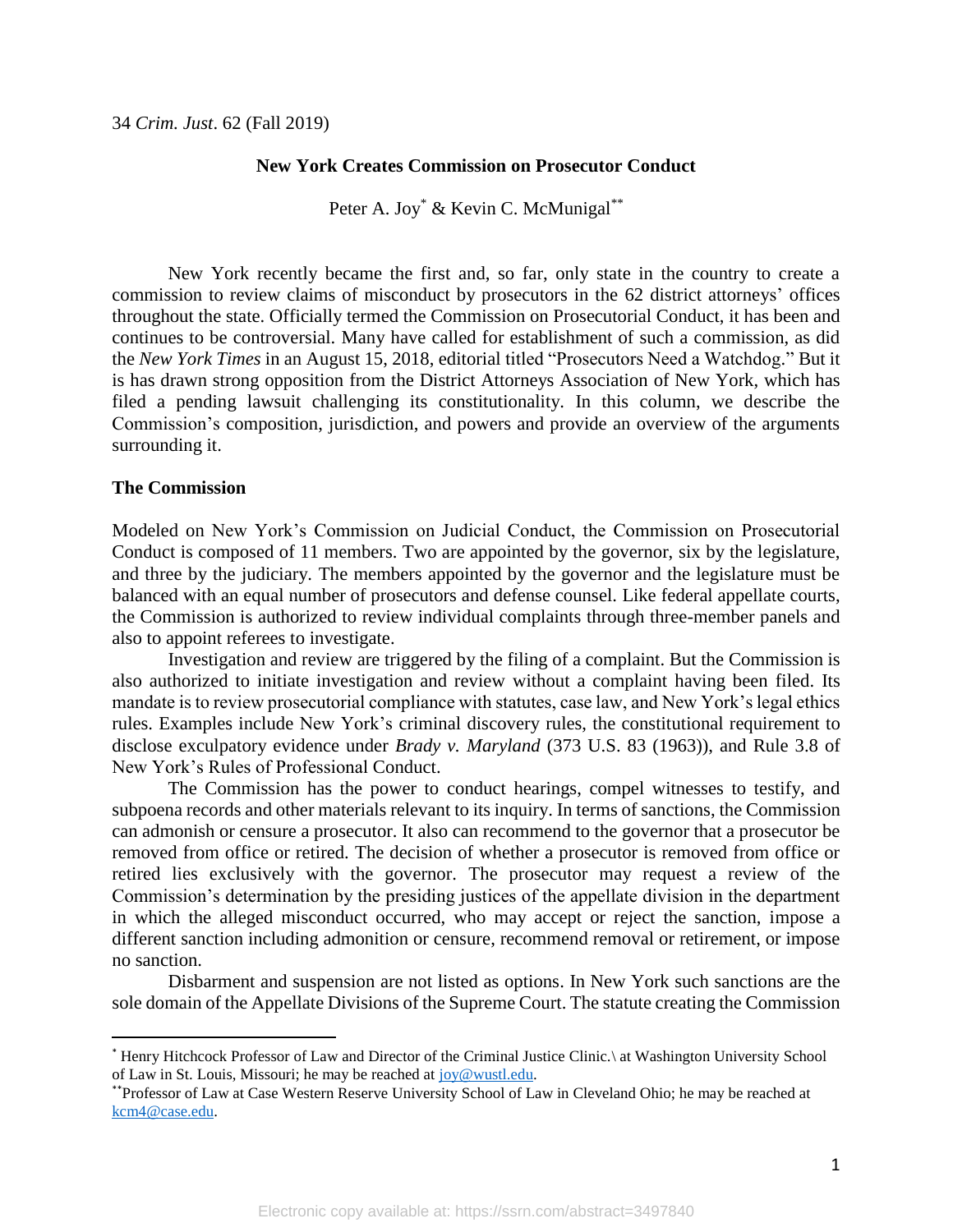does not mention referral to ethics disciplinary authorities as an option. However, if the Commission were to find that a prosecutor committed a violation of the New York Rules of Professional Conduct that raises a substantial question of a prosecutor's "honesty, trustworthiness or fitness as a lawyer in other respects," there would a reporting obligation under Rule 8.3. Presumably, such a referral would go through the usual disciplinary process. Disciplinary authorities in New York also have the authority to initiate *sua sponte* investigations of lawyers.

# **Who Is For and Against the Commission?**

The lineup of supporters and critics of the Commission in some ways is quite predictable. Defense lawyers as well as judges and academics critical of the criminal justice system and concerned about prosecutorial misconduct called for and have lauded creation of the Commission. Governor Cuomo supported it. It is opposed by district attorneys and their subordinates whose conduct is subject to scrutiny by the Commission. The party affiliations, though not the occupations, of those leading the two sides may surprise some. The Senate sponsor of the bill was John A. DeFrancisco, an upstate Republican and criminal defense lawyer. An outspoken critic of the Commission and the first-named plaintiff in the action challenging it is P. David Soares, a Democrat who is the District Attorney for Albany County.

# **Necessary?**

Opponents argue that the Commission is unnecessary. The current ethics disciplinary system as well as remedies such as disqualification, exclusion of evidence, and reversal of a conviction for prosecutorial misconduct as well as internal monitoring by district attorney offices are already available to address and deter prosecutorial misconduct.

The primary response to this redundancy argument is practical and empirical. Although the mechanisms and measures mentioned above do indeed exist, they have, in fact, proven inadequate to deter and punish prosecutor misconduct. In recent decades, there have been a disturbing number of revelations of egregious prosecutor misconduct that has often had disastrous results for individual defendants, such as decades of wrongful imprisonment. The Innocence Project and the National Registry of Exonerations, for example, have found prosecutor misconduct to be a persistent cause of wrongful convictions.

A second rejoinder to the opposition's redundancy claim points to the infrequency with which existing mechanisms and measures have been used to police prosecutors. Rarely have legal or ethical sanctions been imposed on prosecutors who engaged in the misconduct that has come to light in recent years across the country.

An opinion piece in the June 18, 2018, issue of the *New York Times* provided the details of a New York prosecutor's alteration and concealment of exculpatory evidence in multiple murder cases. One judge called the prosecutor's misconduct in one of these cases a "travesty." Another described his misconduct in another case as "absolutely stunning." Thankfully this man is no longer a prosecutor. Though the convictions were overturned, the prosecutor was never sanctioned either legally or ethically and continues to practice law. (Nina Morrison, *What Happens When Prosecutors Break the Law?*, N.Y. TIMES, June 18, 2018.) An article in the April 6, 2019, issue of the *New York Times* tells of several more instances of egregious but unsanctioned prosecutorial misconduct that resulted in years of wrongful imprisonment. (Jan Ransom & Ashley Southall, *If Prosecutors Go Bad, a New Commission Could Rein Them in*, N.Y. TIMES, Apr. 6, 2019.) Such vivid and egregious examples in New York and elsewhere have drawn considerable media attention and provided much of the political traction for creation of the Commission.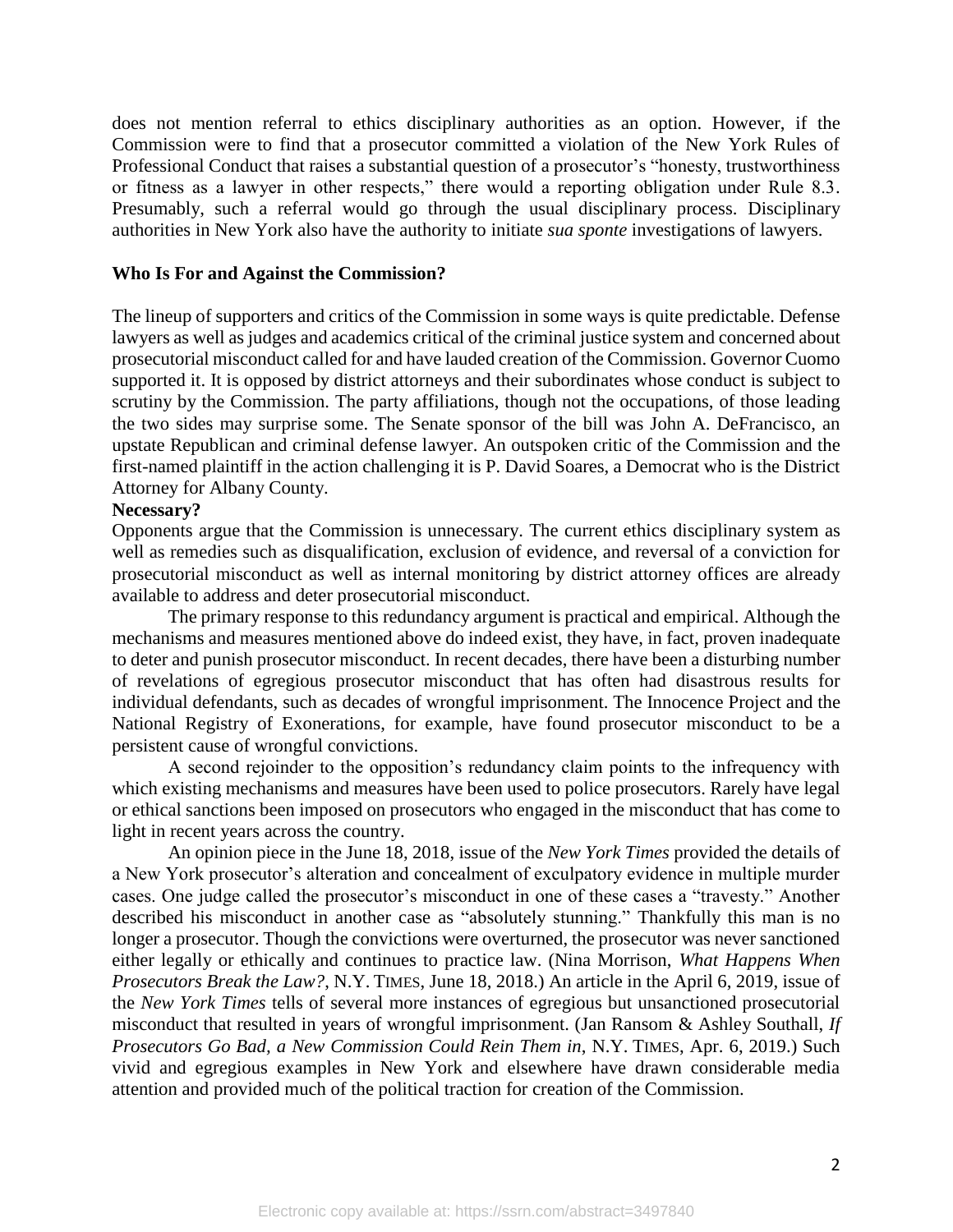Academic studies such as those by Professor Richard Rosen and Professor Fred Zacharias confirm that failure to sanction prosecutors has long been a problem across the United States. (Richard A. Rosen, *Disciplinary Sanctions Against Prosecutors for* Brady *Violations: A Paper Tiger*, 65 N.C. L. REV. 693 (1987); Fred C. Zacharias, *The Professional Discipline of Prosecutors*, 79 N.C. L. REV. 721 (2001).) Examples of prosecutors who are repeat ethics offenders also highlight the fact that they typically have faced no sanctions within district attorneys' offices.

# **A "Few Bad Apples"**

Commission opponents also argue that instances of prosecutorial misconduct, though they have occurred and received considerable publicity in recent years, are rare and not characteristic of the work of the vast majority of New York prosecutors. Drawing on a theme used in the context of police misconduct, one might simply argue that the prosecutorial misconduct that has been revealed is reflective only of "a few bad apples."

There are a number of responses to such "a few bad apples" argument. First, we simply do not know how widespread prosecutorial misconduct is. The very nature of disclosure violations, for example, makes it difficult, if not impossible, to determine how often the disclosure mandates of the *Brady* rule and Rule 3.8(b) are violated. The fact that most cases end in guilty pleas increases the chances that *Brady* and other disclosure violations never come to light. So, it is hard to determine whether such violations are uncharacteristic or, as some argue, consistent with the cultures of some prosecutor offices.

Second, even if prosecutorial misconduct is limited to a relatively small subset of prosecutors, which many are willing to concede, misconduct by that subset is a major concern because each of these "bad apple" prosecutors exercises enormous power and can have terrible negative consequences on the lives of individual defendants, such as a false conviction or the imposition of a grossly disproportionate sentence.

Third, even if the number of bad prosecutors is small, punishing these "few bad apples" is important. For one thing, such misconduct deserves to be punished. Second, failure to punish it encourages rather than discourages misconduct, undermining public confidence in prosecutors and supporting an office culture that condones misconduct. In short, sanctioning misconduct deters the wrongdoers and reinforces the many prosecutors who do not engage in misconduct.

In support of the Commission one can also point out structural problems that make it hard to reign in misconduct by prosecutors. One of these is the near impossibility of civilly suing a prosecutor for misconduct due to immunity. Another is a phenomenon that results from judges and ethics authorities both having jurisdiction over prosecutor misconduct. A judge might well not sanction a prosecutor because he or she views the misconduct as an ethical issue and thus defers to the ethics authorities and ultimately the state Supreme Court to handle it. Ethics authorities, in turn, may view the judge as the appropriate person to sanction the prosecutor because the misconduct took place in a case before the judge and the judge is likely to be more familiar with the context and nuances surrounding the alleged misconduct. When both a judge and ethics authorities defer to one another, neither may take action. The Commission remedies this problem.

# **Disruption**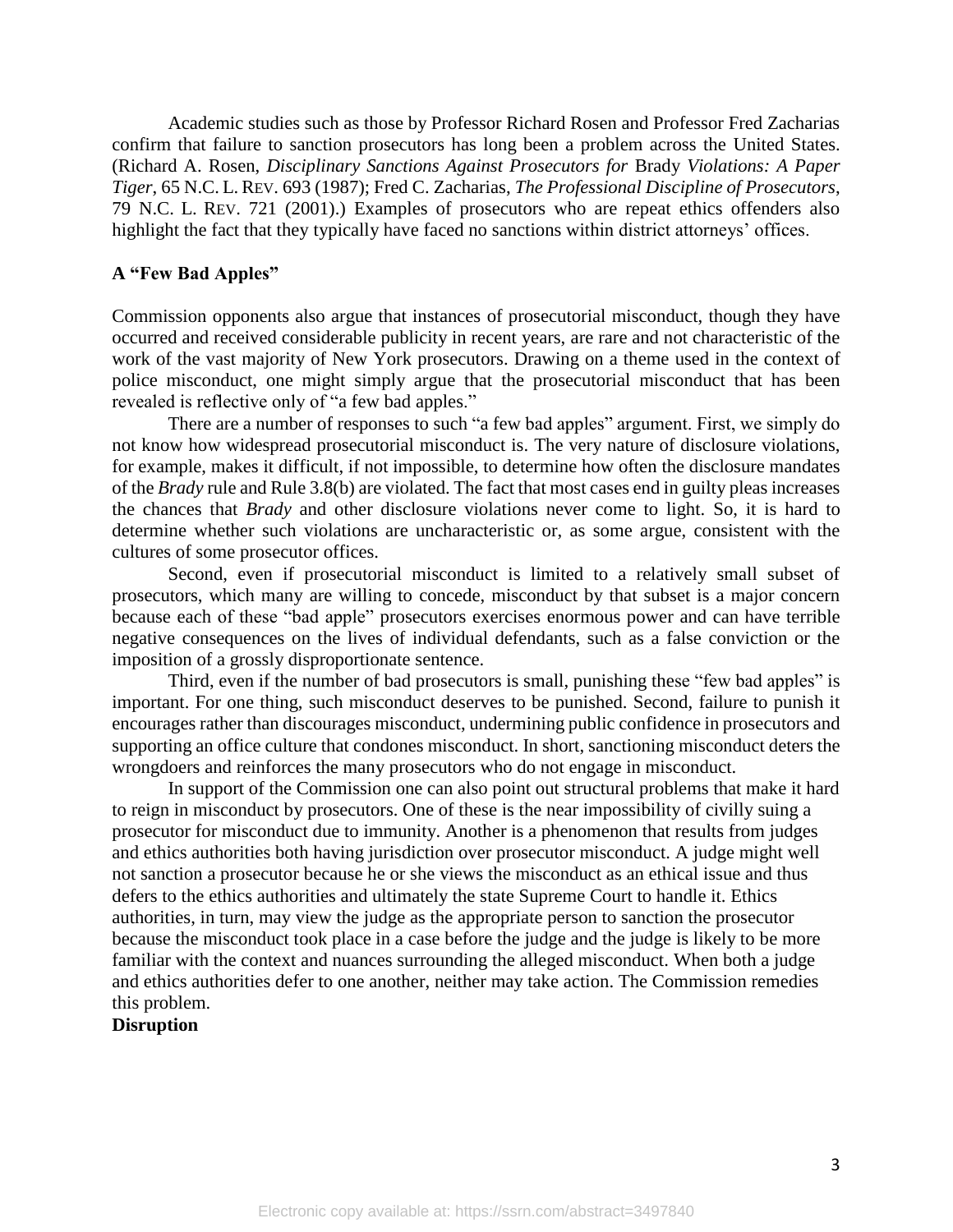Commission opponents argue that its existence will create opportunities for those subject to criminal investigations and prosecutions to gain unfair strategic advantages by filing complaints in order to disrupt the investigation and prosecution of criminal cases.

A criminal defense lawyer, a prosecutor, or a civil litigator may at times use any legitimate legal institution or rule improperly in an attempt to gain an unfair strategic advantage. Disqualification motions, liberal rules of discovery in civil litigation, and even ethics complaints are obvious examples. We seek to avoid such misuse, while recognizing that although some instances of it are inevitable, the benefits from these institutions and rules when used appropriately outweigh the costs of some misuse. We believe the same is true concerning the Commission. We also believe that the structure of the Commission is such that it should be able to act in a timely manner to weed out bogus complaints not supported by sufficient evidence.

# **The Constitutional Challenges**

It is beyond the scope of this column to describe and evaluate each of the constitutional claims advanced to challenge the Commission. Two themes, though, seem to underlie the claims. One is the fear of prosecutors having too little power to operate effectively. The second is that it is constitutionally inappropriate for the judiciary or the legislature to exercise control over prosecutors.

#### **Prosecutorial Power**

In reality, the Commission will not alter or diminish much, if at all, the current power of prosecutors. It is aimed simply at enforcing current ethical, statutory, and constitutional standards, standards that many critics argue do too little to curtail the growth in prosecutorial power recent decades have witnessed. If anything, one can argue that the Commission will do too little to curtail prosecutorial power. The Commission, for example, does nothing to lessen the enormous powers prosecutors have in charging, negotiating guilty pleas, and determining punishment.

The argument that the Commission constitutes undue encroachment of prosecutorial power is out of touch with the reality that today prosecutors both in New York and across the country wield enormous power in the criminal justice system, power that has increased greatly in recent decades. Many argue that prosecutors currently exercise too much power. Increased use in recent decades of three-strikes laws and mandatory minimums along with a proliferation of offenses has given prosecutors much greater power than they had previously. They allow prosecutors to control sentencing outcomes through their charging decisions and give them great leverage in negotiating guilty pleas.

For these reasons, the current problem of imbalance of power between judges and prosecutors is that prosecutors now have too *much*, not too little, power. We thus should be concerned not with undue encroachment of prosecutorial power through commissions of the sort created in New York, but how to curtail that power.

## **The Role of the Legislature**

The challengers to the Commission adopt the view that it is inappropriate for the legislature to wield power over prosecutors. This view strikes us as exactly wrong in terms of the role of the legislature in the criminal justice system.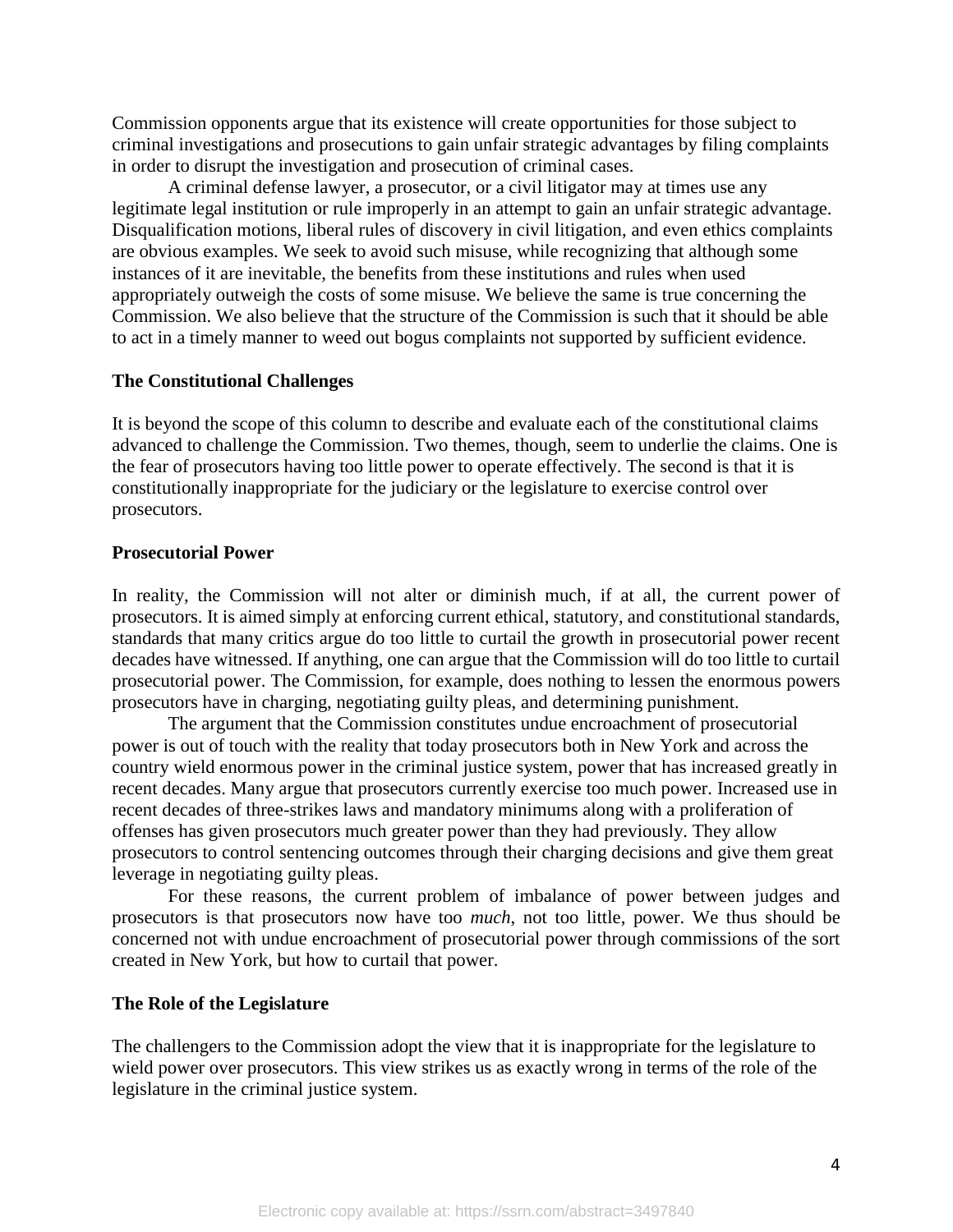It is now widely, if not uniformly, accepted in New York and throughout the United States that the legislature is supreme in the criminal sphere, bounded only by constitutional restraints such as due process and the bans on ex post facto laws and cruel and unusual punishment. Legislative supremacy in the criminal sphere is grounded in the idea that the harshest power of the state—imprisoning, executing, and stigmatizing citizens as criminals should be wielded by the branch of government that is, and is widely viewed as, the most democratically representative and accountable. It was driven historically by negative experiences in the Colonial era with both executive and judicial officials appointed by and representing an English king. The U.S. Supreme Court in *United States v. Hudson and Goodwin*, 11 U.S. (7 Cranch) 32 (1812), jettisoned common law crimes and found that any federal crime must be enacted by Congress through a statute. New York's highest court similarly concluded in 1911 that "[t]here is no longer any common law crime in this state." (People v. Knapp, 206 N.Y. 373, 380 (1911).) In New York and across the United States, legislatures clearly have the last word in creating and defining offenses.

The legislature in many states, often acting in conjunction with the state's judiciary, also creates statutory criminal procedure rules that control the behavior of prosecutors. The New York legislature, for example, has created and defined disclosure obligations for prosecutors through its enactment of Article 240 of New York's Criminal Procedure Law. Legislatures in some states have mandated generous, open file disclosure, while others have retained more traditional, narrow disclosure obligations. But the legislature's constitutional responsibility and authority to prescribe rules controlling prosecutors as well as defense lawyers and judges are beyond question.

Because the legislature has both the responsibility and authority to define prosecutorial obligations by enacting statutes and rules of criminal procedure, surely it must have, and does have, a legitimate interest in ensuring the enforcement of these statutes and rules. If creating these prosecutorial obligations is within the legislature's responsibility and authority, as no one questions, how can the enforcement of them not be within the responsibility and authority of the legislature?

# **The Role of the Judiciary**

Challengers also adopt the view that it is inappropriate for the judiciary to wield sanctioning power over prosecutors through the Commission. This view is at odds with (1) the role of the judiciary in defining and enforcing ethical obligations for all lawyers in the state, including prosecutors; (2) the supervisory power judges have over lawyers appearing before them, including prosecutors; and (3) the fact that under the American notion of judicial review, judges have the final word on the meaning and enforcement of constitutional protections, such as due process, that protect defendants and impose requirements, such as disclosure of exculpatory evidence, on prosecutors.

A state's highest court has the final say in creating and defining the ethical obligations for lawyers practicing within the state, including prosecutors. The state's highest court also has the final say on enforcement of those ethical rules because a state's ethics disciplinary process ends with that court. Prosecutors have argued in disciplinary contexts that having judges impose ethics sanctions on prosecutors violates the separation of powers. This constitutional argument has uniformly been rejected by state courts. (*See, e.g*., Massemo v. Statewide Grievance Comm., 663 A.2d 317 (Conn. 1995); *In re* Discipline of Jeffries, 500 N.W.2d 220 (S.D. 1993); Commonwealth